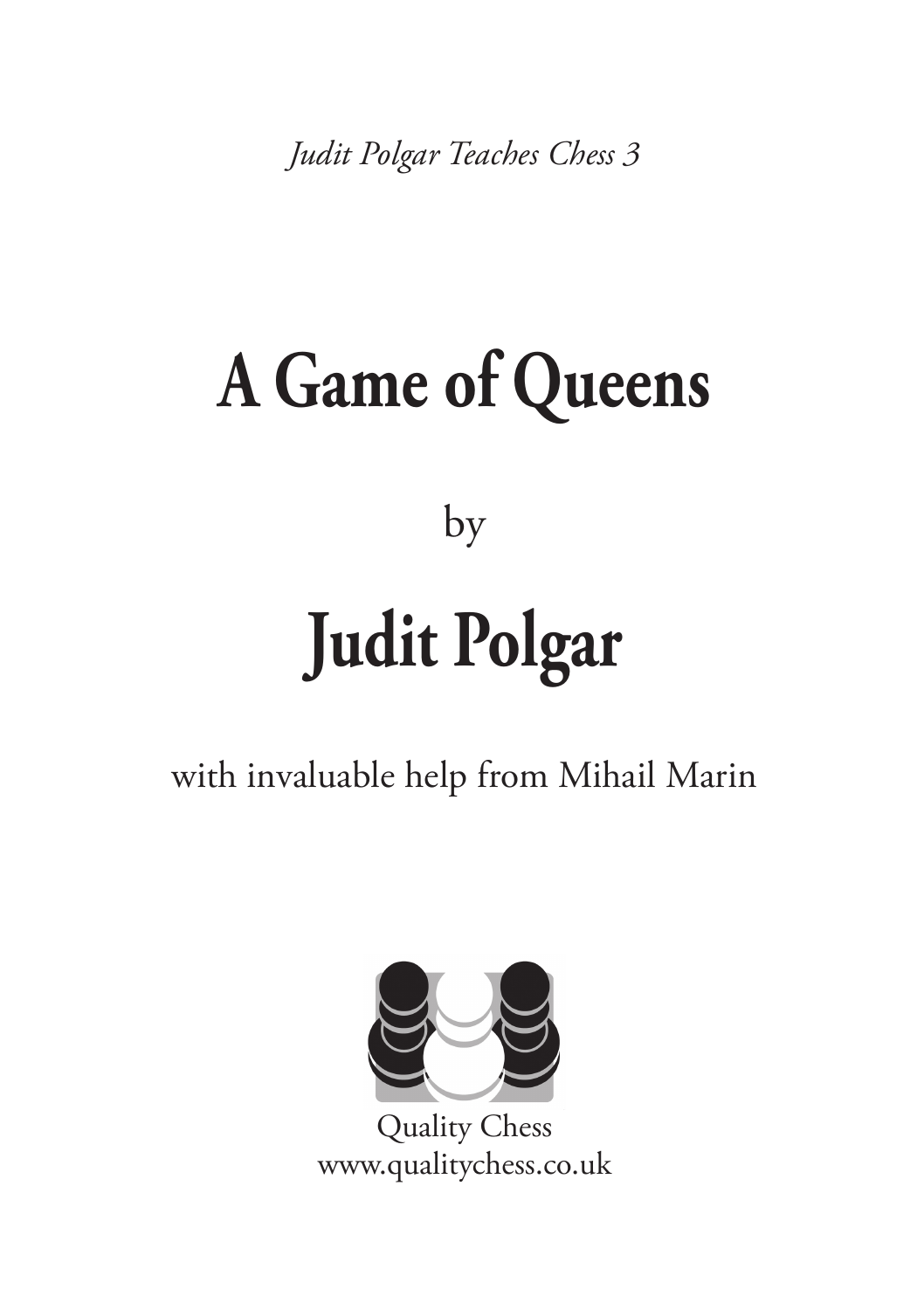# **Contents**

| Key to Symbols used<br>Preface |                            | 4<br>5 |
|--------------------------------|----------------------------|--------|
| 1                              | Kasparov                   | 11     |
| $\overline{2}$                 | Karpov                     | 45     |
| $\mathfrak{Z}$                 | Korchnoi                   | 71     |
| 4                              | The Rapid Match with Anand | 101    |
| 5                              | Oliver                     | 115    |
| 6                              | Hanna                      | 141    |
| 7                              | The Opening                | 167    |
| 8                              | The Middlegame             | 199    |
| 9                              | The Endgame                | 217    |
| 10                             | <b>Unexpected Moves</b>    | 273    |
| 11                             | Official Competitions      | 285    |
| 12                             | Where It All Started       | 365    |
| Records and Results            |                            | 382    |
| Name Index                     |                            | 384    |
| Game Index                     |                            | 387    |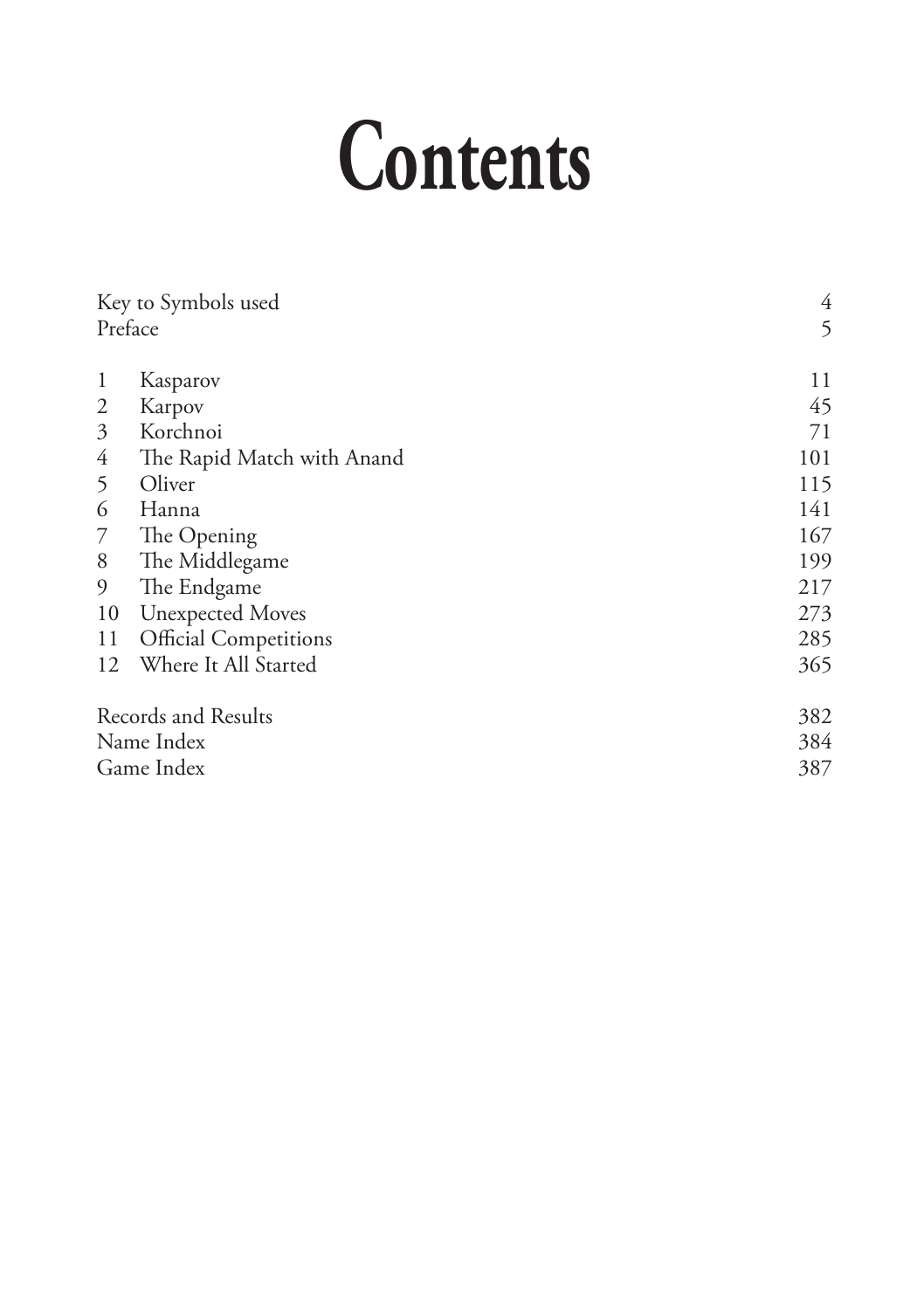# **Judit Polgar – Ivan Sokolov**

Wijk aan Zee 2005

# **1.e4 e5 2.¤f3 ¤c6 3.¥b5 a6 4.¥a4 ¤f6 5.0–0 ¥e7 6.¦e1 b5 7.¥b3 d6 8.c3 0–0**

Ivan has played the Ruy Lopez throughout his career, so he has had the time to try out all kinds of systems: the Berlin Wall and the Marshall Attack, the Open and Bird variations, as well as several systems in the closed variations.

Back in 1994 in Madrid, I won my first game against Ivan by somewhat restricting his choice with 9.d4, but by 2005 I used to stick to the main lines.

#### **9.h3 ¤b8**

No more Marshall Attacks for me in this tournament!

#### **10.d4 ¤bd7 11.¤bd2 ¥b7 12.¥c2**



# **12...c5**

In our 8th round game, Short played the main line  $12...\overline{\mathbb{E}}e8$  and I used my good old weapon 13.b3, which had served me well during my 1993 match against Spassky (see Volume II). I obtained a huge advantage but failed to win.

Ivan had played the game move before, so it did not come as a surprise to me. He might have relied, though, on the fact that I had never before faced it in practice.

#### **13.d5**

It looks logical to block the centre after Black no longer has the freeing ...c7-c6. In the long run, Black will have to re-develop his bishop, most likely with ... &c8-d7.

If White wishes to maintain the tension in the centre, the alternatives are 13. $\textcircled{1}$   $f1 \to e8$  14. $\textcircled{2}$ g3 and 13.b3.

#### **13...g6**

13...c4 is a typical reaction after d4-d5, but since White has not weakened the b3-square yet with a2-a4, 14.b4 would be possible.

# **14.¤f1 a5**

This was a new move, aiming to transform the fight into a race on the opposite wings. Black plans to take the initiative on the queenside with ... $c5-c4$ , ... $\triangle d7-c5$ , ... $\triangle a6$ ,  $...b5-b4$ ,  $...$   $@c7$  and so on.

The traditional plan is 14...<sup>@</sup>h5 15. h6  $\hat{\mathbb{Z}}$ g7 as played by Gligoric in the 70s. One famous game is Karpov – Gligoric, Riga Interzonal 1973, which ended in a win for the future World Champion.

If I would limit myself to just carrying out the kingside plan, the consequences of the novelty would be rather unclear and, most likely, everything would be decided by just one tempo.

One of the reasons why the Ruy Lopez is so complicated and interesting is that both sides can alternate moves on the opposite wings. In order to handle this method well, one has to have a clear idea about one's own plan and anticipate the opponent's intentions.

At times, the slightest structural change on either wing may cause a major readjustment of plans. In a wider sense, one must always have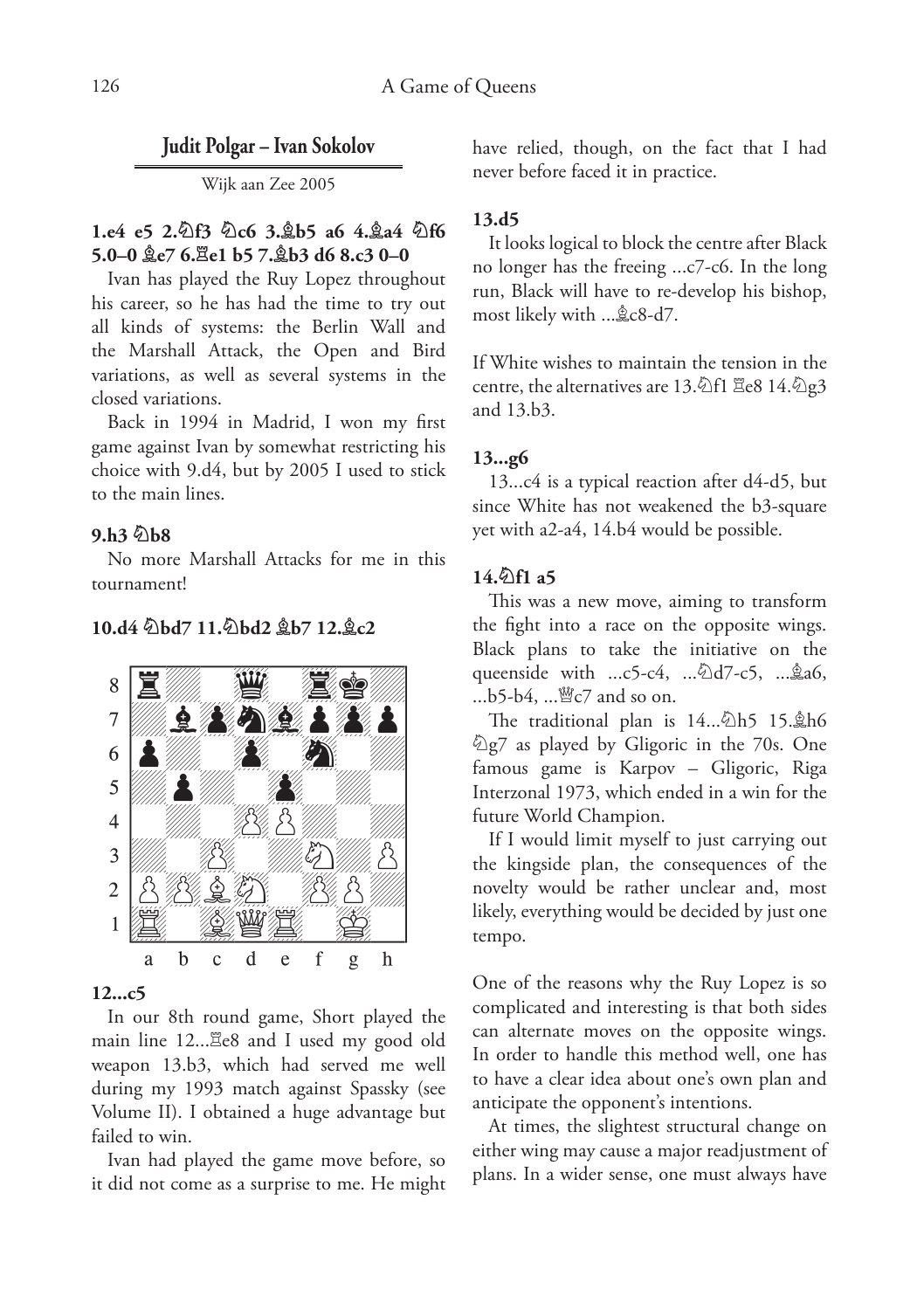an understanding of what is happening across the whole board.

In positions with a blocked centre, piece exchanges tend to occur rather late. It may well happen that on move 30 or 40 there would still be all the pieces on the board! Under such circumstances, opening the position by tactical means can be possible and you have to make sure the coordination of your pieces is adequate for such circumstances. Obviously, all these points complicate the process of planning and anticipating.

Having more space, White is in a better situation from this point of view. My next move is a good illustration of many of the aspects mentioned above.



#### **15.a4!**

This is the best way to cross Black's intentions, taking advantage of the weakening of the b5-square.

If  $15.\text{\textdegree$\triangle$}$ g3 c4 it would be too late for the thematic break: 16.a4 b4 Threatening to lock in my bishop and rook forever with ...b4-b3. With my knight on g3 already, Black would have little trouble defending his c4-pawn.

#### **15...b4**

Black could not avoid weakening the c4 square, so it looks safer to keep his structure compact at least.

If  $15...$ &a6 16.axb5  $\⊂>xt$  I could immediately switch to queenside play with  $17.\n$ \$24  $\mathcal{W}$ b6 18. $\triangle$ 3d2 followed by  $\triangle$ e3 and the occupation of the c4-square. This line proves the flexibility of my development, which allows me to change plans according to the circumstances.

#### **16.¥d3!**

An important move in the fight for the light squares. I could of course block the queenside with 16.c4, retaining some attacking chances on the kingside, but this would have simplified Black's defence considerably. For the attacking side it is always better to keep the tension on both wings.

# **16...£c7**

Threatening to break the blockade with ...c5-c4.

Exchanging the passive bishop with  $16...$ \$46 would simplify my task of occupying the light squares.  $17.\&\text{xa}6 \ (17.\&\text{b}5 \text{ is also possible})$ 17... xa6 18. e2 xa7 19. ah6 xe8 20. 21d2! Followed by  $\&$ c4.



Although this may look like a loss of time, it actually is more of a display of flexibility. The other knight should stay on f3, controlling the g5-square and thus avoiding ....<sup>5</sup>h5 followed by  $\ldots$  \$g5.

Having more space and a good blockade on the light squares, I could combine play on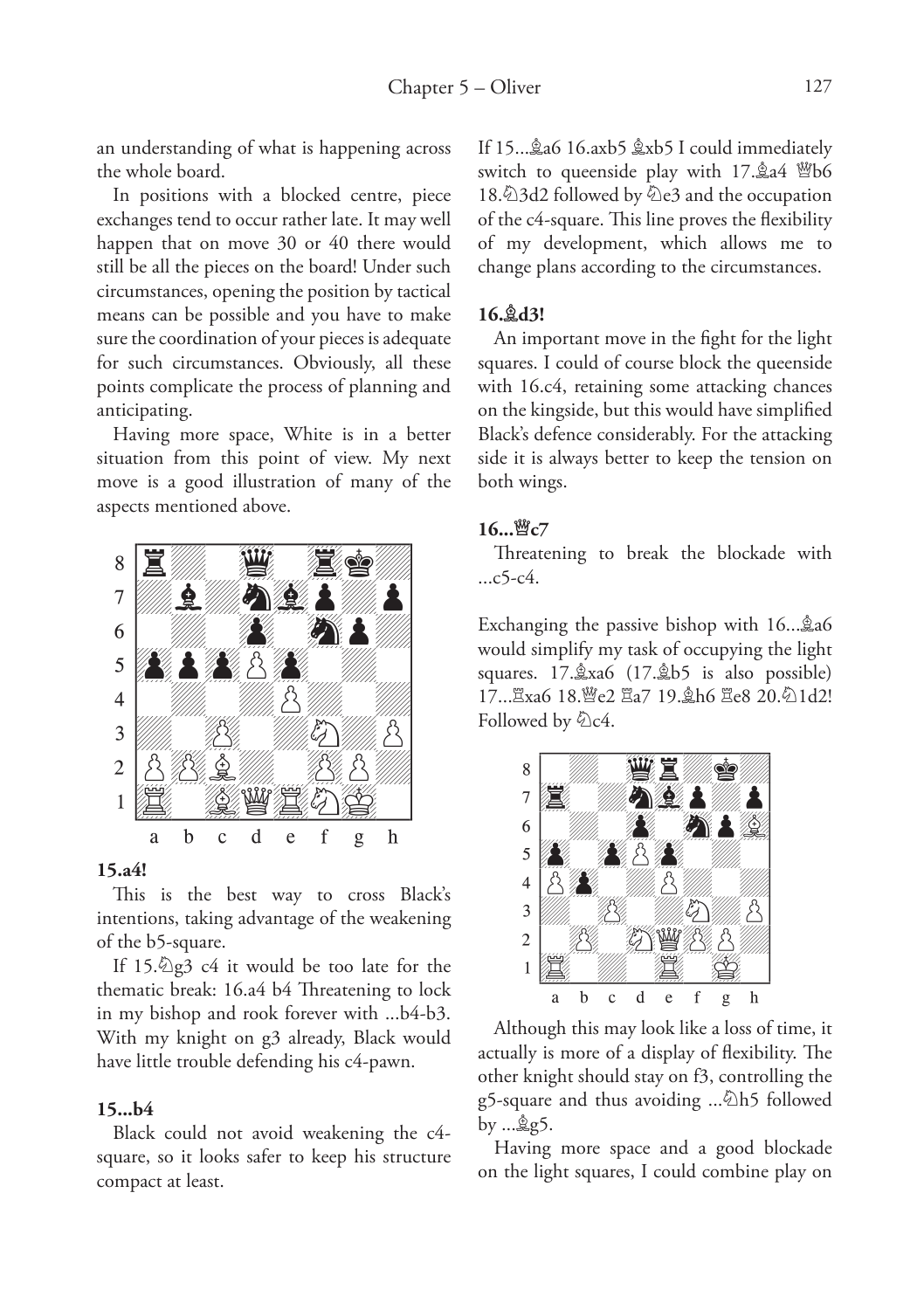both wings. One important thing would be to prevent any kind of counterplay for Black, even if this might require investing some tempos on apparently neutral moves.

On the queenside my plan would be to find a good moment for c3xb4. If ...c5xb4, my rook might land on c6, while ...a5xb4 would leave me with a strong passed pawn.

On the kingside, I could play  $\Phi$ h2, g4,  $\Xi$ g1, getting prepared for a rapid switch with  $\&$ c4e3-f5.

Black would have nothing better than waiting passively for the execution.



#### **17.¤e3?!**



inaccurate move, I failed to anticipate Black's counterplay.

I should have played  $17.\&55$  or  $17.\&56$ followed by 18.¥b5 and only later transferred my knight to c4.

#### **17...bxc3!**

The correct move order to break the blockade, as if  $17...c4$   $18.\&$   $\&$   $\&$   $\&$   $\&$   $\&$   $\&$   $\&$   $\&$   $\&$   $\&$   $\&$   $\&$   $\&$   $\&$   $\&$   $\&$   $\&$   $\&$   $\&$   $\&$   $\&$   $\&$   $\&$   $\&$   $\&$   $\&$   $\&$ stabilize my knight with 19.b3!. The c3-pawn would be doomed.

## **18.bxc3**





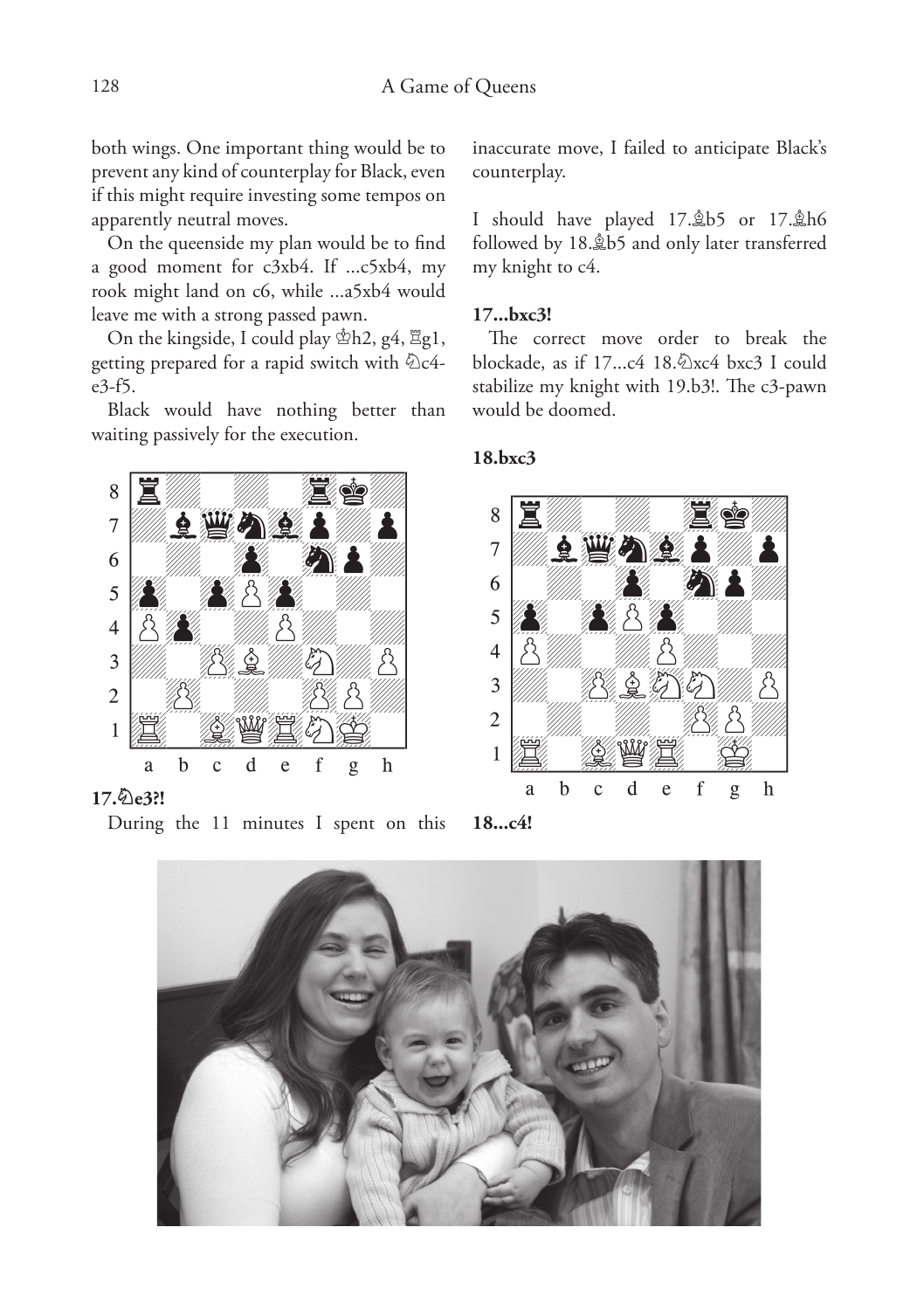This came as a surprise and during the 16 minutes I spent on my next move my surprise became even greater that his move really is working!

#### **19.¥c2**

I thought this would offer me the best practical chances.

19.  $\&$  xc4 requires some detailed analysis, though. Black would get nowhere with the thematic combination  $19...\&xe4$  20. $\&xe4$  $\&$ xd5 because of 21. $\&$ e3  $\&$ xe4 22. $\&$ xe4 with firm control of the light squares.

Better would be the simple:

#### 19...¥a6

Activating the bishop. The best answer would be the not very nice-looking:

 $20.$  $h$  $h$  $2!$ 

The knight seems to be passive on b2, but it defends the a4-pawn and is ready to return into play with  $\&$ b2-c4 at a later moment.

Unfortunately, the logical  $20.\hat{\triangle}$ a3, aiming to occupy the b5-square, does not work for dynamic reasons: 20... ₩xc3



1) 21.¥xa6 £xa1 22.¥b5 ¦fc8 23.¤c4 During the game I calculated 23...<sub>ab8</sub> and stopped, not being happy with my position. However,  $23...$   $\&xc4$   $24.\&xc4$   $\&c5$  would be even stronger. Once again, the a4- and e4 pawns are weak.

2)  $21.\&d2 \,$   $\mathbb{W}$ xd $3$   $22.\&e3$  fails to trap the queen:



22... *暨f1†!* Returning the extra bishop and exchanging the queen rather than losing it. 23. xf1 \$xf1 24. \$xf1 \cf2 c5 If White were better coordinated, she would have an advantage, due to the ''bad' black bishop. The way it is, White loses a pawn.



20... 曾xc3 21. gxa6 骂xa6 22. 骂e2

Over-defending the knight in order to allow the bishop to develop.

22... gc8 23. g5

Objectively, White may still have some advantage. Black is quite active, but in the long run the knight jump would put him under constant pressure.

I remember that during the game I was very disappointed that  $20.\text{\textdegree$\triangle}$  does not work, finding  $20.\&02$  very unappealing at the same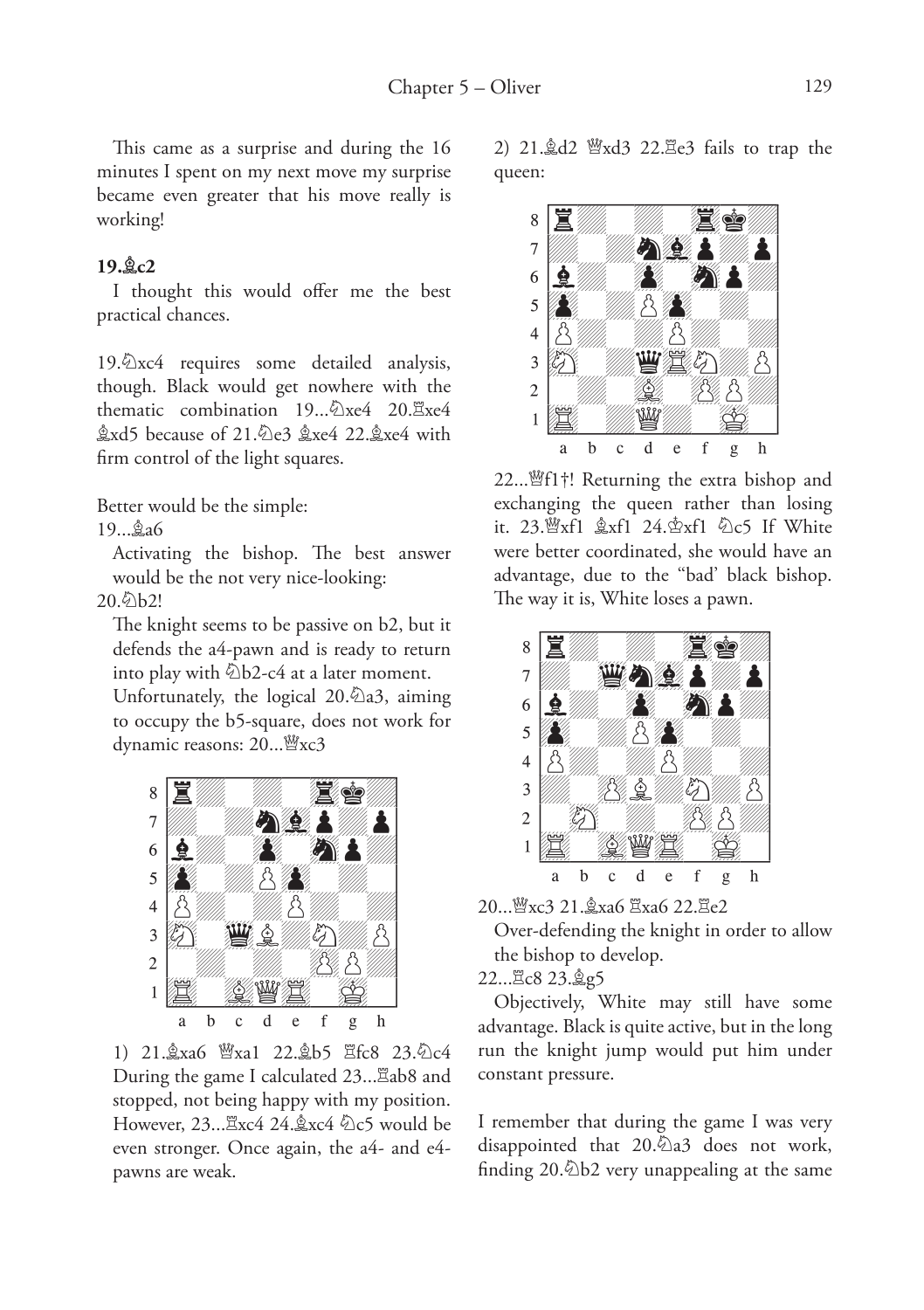time. By the method of elimination, I chose the game move, after which the position is fairly balanced, but still complicated and with chances for both sides.



#### **19...¥a6**

Black rightly decides to improve his position little by little.

The impulsive 19... 2c5 20. 2d2 2d3 21. &xd3 cxd3 22.c4 would doom the d3-pawn and leave the b7-bishop passive.

# **20.¤d2**

For the time being, there can be no talk about a kingside attack. I was just very worried about a possible ...  $\&c5$  and focused on preventing it.

## **20...¦fc8**

This move has two main ideas. It clears the f8-square for the bishop and also over-defends the c4-pawn, thus allowing a regrouping with ...<sup>™</sup>a7 and ... ad8-b6, with very active play.

20...¤h5 is the kind of move I always have to watch out for, but the typical  $21.\overline{\textcircled{2}}$ f5 would do for now.

# **21.¥a3**

With my knights blocking the c1-h6 diagonal, this is the only way to develop the bishop. By putting pressure on the d6-pawn, I prevent the black bishop transferring to b6.

#### **21...¥f8 22.£f3**



Connecting the rooks and putting pressure on the f6-knight.

#### **22...¥g7**

Ivan probably wanted to free his d7-knight, but frankly I was expecting the more active 22...¥h6.

#### **23.g3**

Finally I switch to an active plan consisting of  $\Phi$ g2 and  $\Phi$ g4. If ... $\Phi$ xg4, hxg4, I could start an attack along the h-file with  $\n **Z**h1$ .

# **23...¦ab8 24.¢g2 ¤b6?**

Black has a good position, but he does not have time for everything! Ivan's plan is quite ambitious but rather slow: ...@fd7-c5-d3 Moreover, it allows an unexpected switch in my play.

24...h5 would have been a better way of keeping the balance between the opposite wings, planning ... Dh7 and ... \$h6, with ... $\triangle h$ 7-g5 or ...h5-h4 to be taken into account at all times.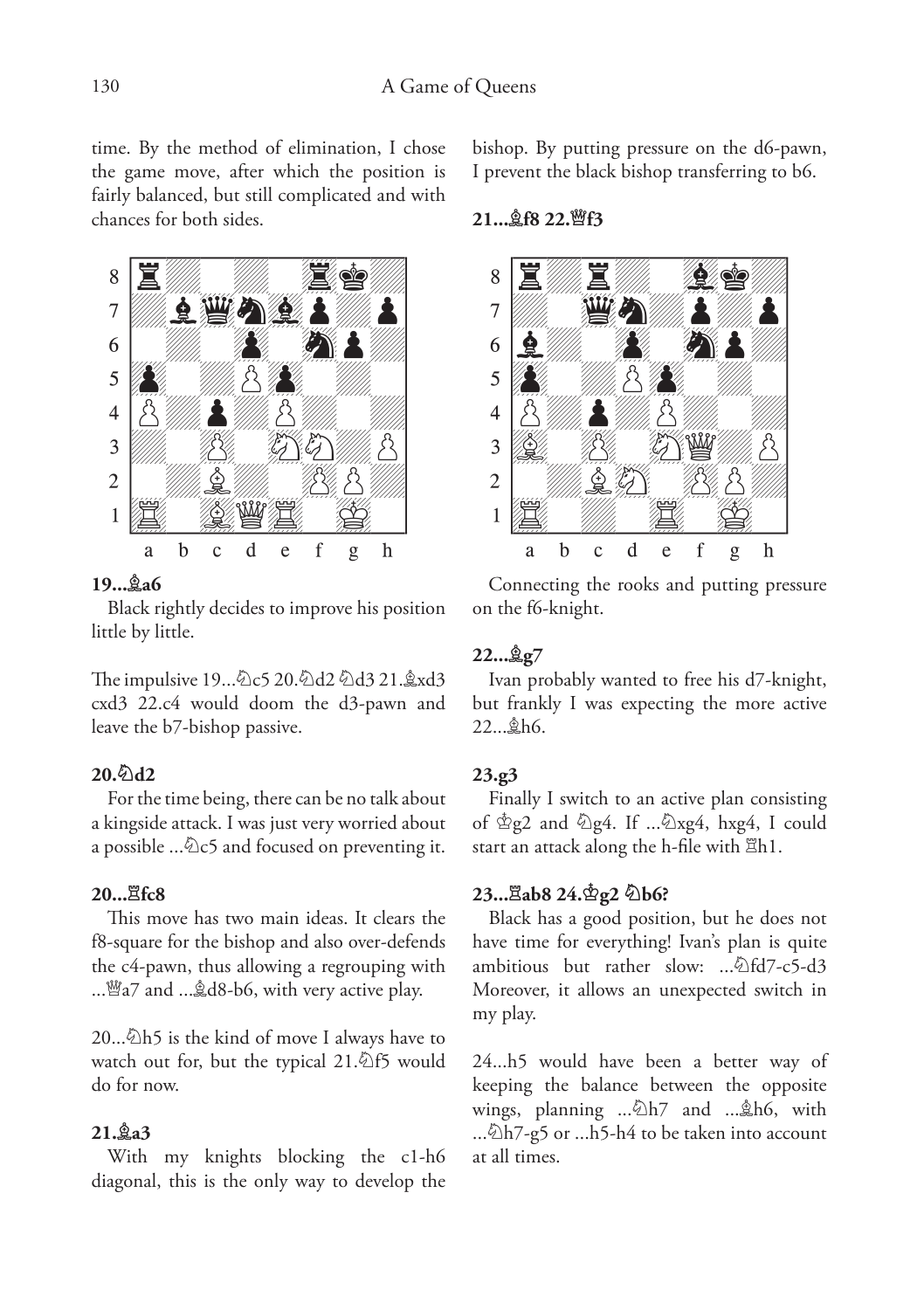

#### **25.g4!**

Now is the only moment when this resolute advance of the g-pawn works. Normally, Black would be happy to answer with ... \$g7-h6-f4, but right now this is impossible due to the fact that the d7-knight has moved away.

#### **25...¤fd7**

Black does not pay attention to my attack and keeps carrying out his queenside plan.

25...£e7 would have been an important alternative, aiming to fight back on the kingside.



The immediate threat is ... \$h6 and 26.g5 would not do because of 26... <sup>h</sup>5 followed by an invasion on the f4-square. I would instead parry the threat with: 26.h4

Planning h4-h5.

26...h5 27.g5 <a>

For the time being, Black does not seem to be in danger, but the potential threat is  $\&$ e3f5. For instance:

28. ab1 公c5 29. gxc5 xc5



With all my pieces optimally placed, I could finally deliver the tactical blow:

30.¤f5! gxf5 31.exf5

Despite the computer's scepticism, my feeling is that Black is crushed!

After the game I showed this idea to my second, and years later this inspired him to defeat a strong opponent:

# **Mihail Marin – Julio Granda Zuniga**



White has an ample space advantage, but no favourable pawn breaks in sight, since f2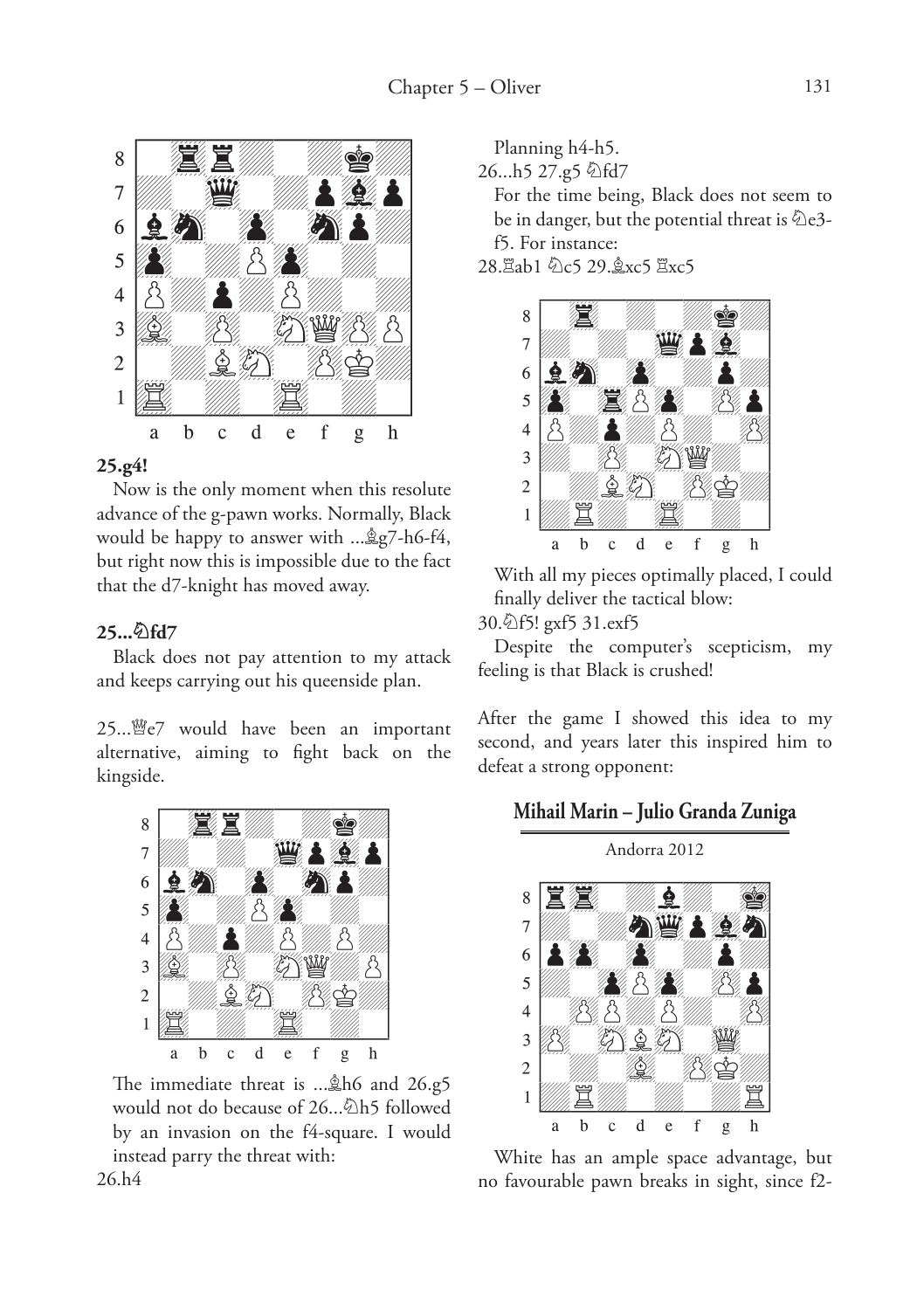f4, ...exf4 would only activate the d7-knight and the g7-bishop. At the same time, Black plans  $26...cxb4$  27.axb4 a5, followed by  $\therefore$   $\&c5$ soon.

#### $26.$  $\bigcirc$ f5!

Time trouble was approaching and White played this without any hesitation.

#### 26...gxf5 27.exf5

Despite the missing piece, White threatens to improve his position with quiet moves: **@e4, 曾f3xh5** and at the right moment f5-f6. If Black reacts with ...f7-f6, the simple  $g5-g6$  followed by  $\mathcal{W}$ xh5-g4 and h5-h6 would crush him.

27...b5!?



The only way to get some play. The game continued 28. gf3 and White eventually won, but the strongest line would have been: 28.¤e4 bxc4 29.¥xc4 ¤b6 30.f6

White regains the piece while retaining the attack.

For instance: 30... \$xf6 31.gxf6  $\&$ xf6 32. 曾g5+-

Or else: 30... 2xf6 31.gxf6  $\&$ xf6



32.¥g5!!+– Actually, this is what White had missed when playing 28.£f3. The h-file opens with decisive threats.



# **26.h4**

I continue my attack without disclosing my real intentions yet: it could be g4-g5 or h4-h5.

## **26...¤c5 27.¥xc5!**

I wanted to exchange Black's most threatening piece.

If 27.h5  $\triangle$ d3 28. $\triangle$ xd3 cxd3 the black c4pawn would have cleared space for most of the black pieces massed on the queenside.

#### **27...£xc5**

Apart from the strategic idea of my previous move, there is also a dynamic element involved: the black queen will soon have to return to the seventh rank to defend the kingside.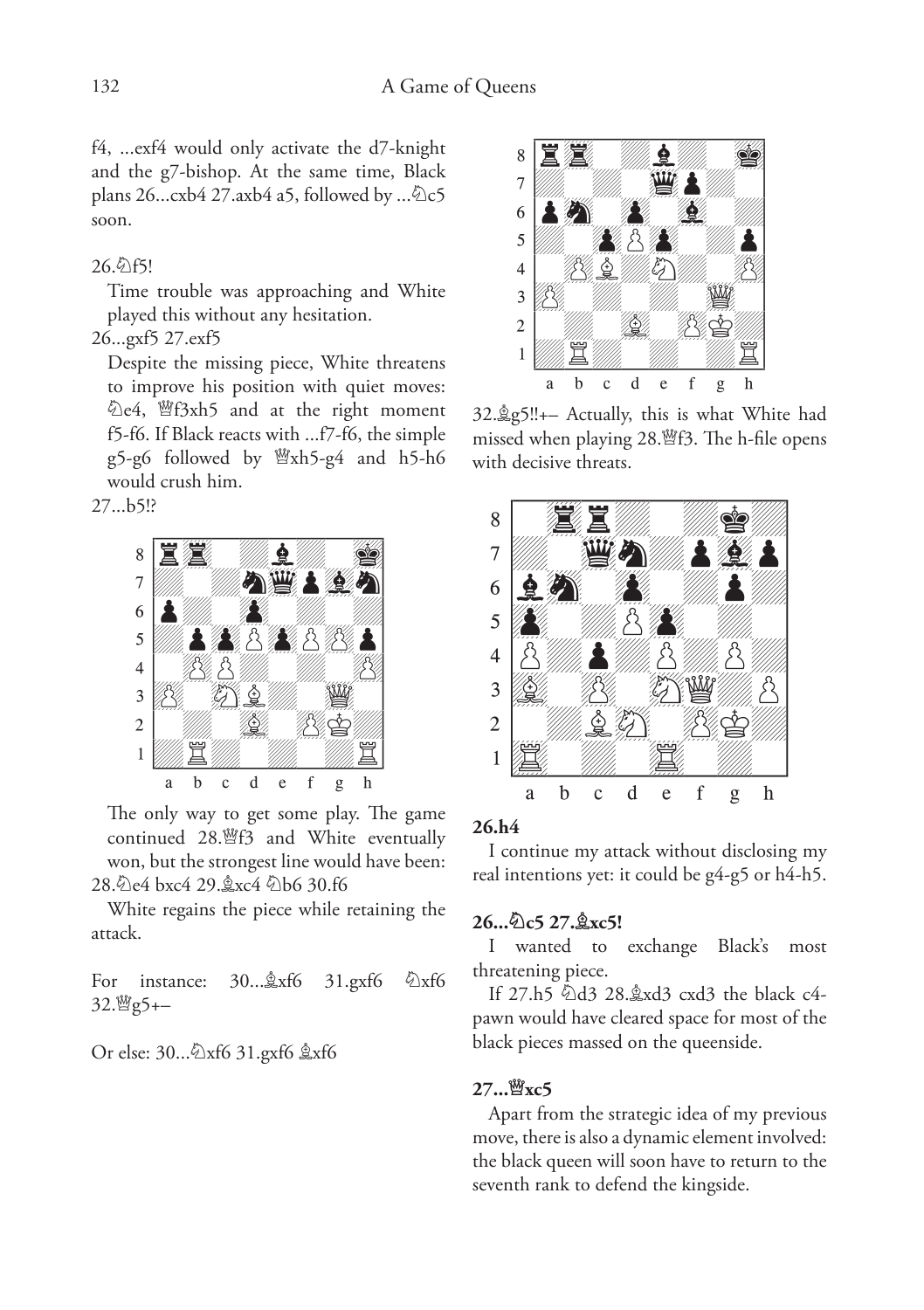#### **28.h5?!**

This inaccuracy, underestimating Black's possible answer mentioned in the next comment, fortunately remained without consequences.

28.g5 might have led to a different type of position.

But if I wanted to attack with h4-h5, I should have prepared it with 28. $\mathbb{E}h1!$ , possibly transposing to the game.



# **28...¤d7**

After seven minutes, Ivan fails to grab his chance. His move looks logical, preparing to defend the kingside with ....<sup>2</sup>f8 and allowing the start of effective counterplay with ....<sup>8</sup>b2.

I do not know whether he underestimated the power of my attack or simply thought that 28...¥h6! would be too risky, thus sharing my opinion when playing my last move.



The main question remains which way to recapture after 29.hxg6.

The strategically solid move is:

29...hxg6?

But in fact this leads to trouble: 30 買h1 **金f4** 

It may seem as if Black has managed to defend, while keeping nice control on the dark squares. But I had managed to see a bit further than that, much in the spirit of the chapter *Fluid Attacks* from the second volume.



31.g5!!

A thematic multipurpose move, clearing space for my knight and rook, but also offering the queen support on f6 in certain lines.

# 31... <br>f8

Trying to evacuate the danger area before it is too late. Other moves fail to thematic combinations.

If  $31...\Phi$ g7, hoping for ... $\mathbb{E}h8$ , then: 32.¦h7†! Gaining time to double on the h-file. 32...¢xh7 33.£h3† Since 33...¢g7 34. $$h6$†$   $\Phi$ g8 35. $$h1$  is curtains, Black has to play  $33...\$  $98$  when  $34.\overline{2}$ h1  $\Phi$ f8 35. h8† \$e7 36. hf6† wins.

The pawn is pretty much poisoned: 31...¥xg5 32.¦h8†! This time, the rook sacrifice has the aim of leaving the f7-pawn undefended. 32... $\Delta$ xh8 33. 1 xf7  $\Delta$ h4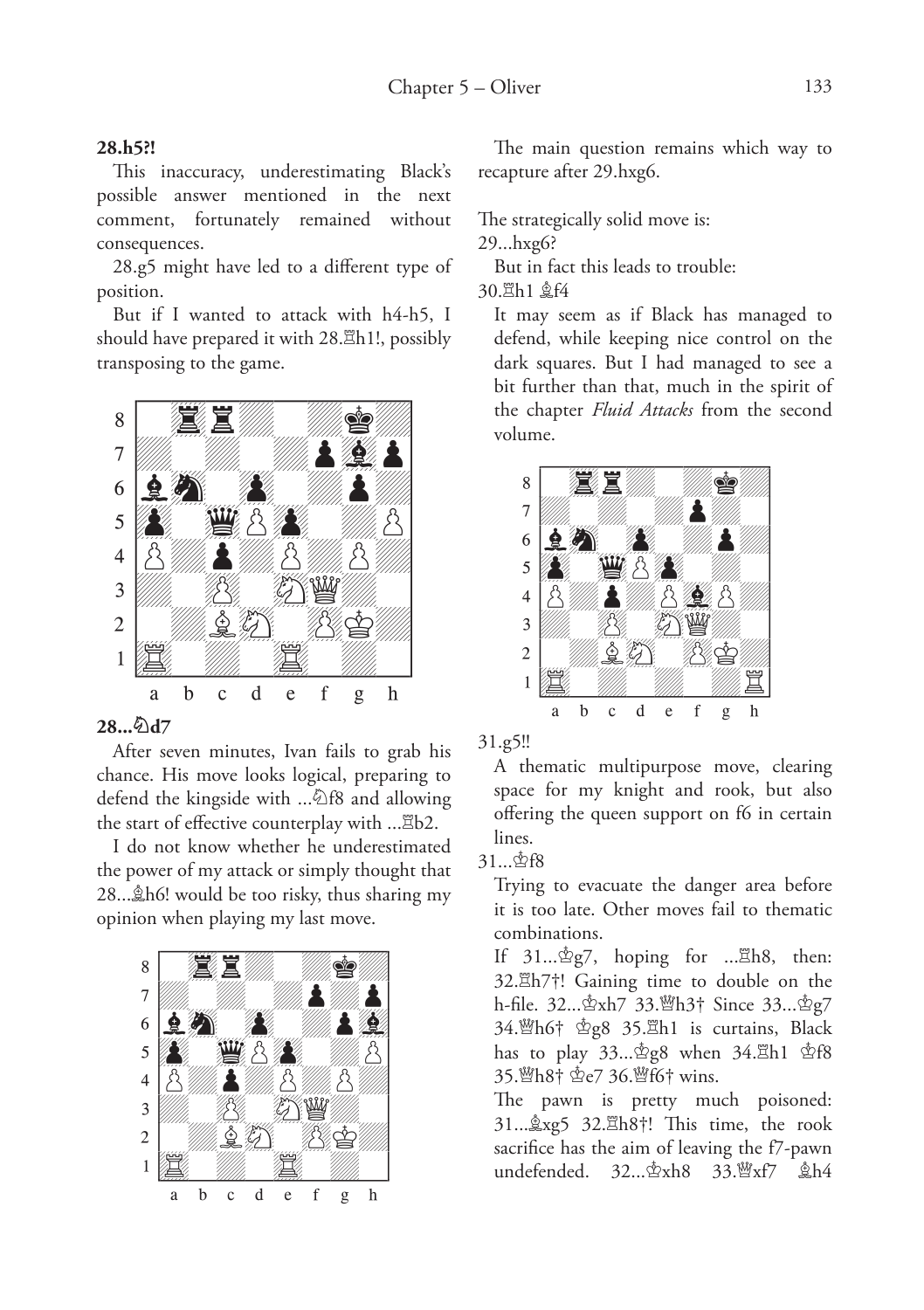The only way to avoid immediate mate. 34. h1 g5 35. @f6† \$g8 36. 4f3 @c7 37.¤f5 With a massive and decisive attack.



#### 32.<sub>gh4!?</sub>

Aiming to remove Black's main defender, his bishop.

32. h7 is also possible. 32... \$e7 33. Rxf4 exf4 34. WYxf4 With crushing pressure.

But we both seem to have underestimated: 29...fxg6!



By clearing the f-file and the seventh rank, Black manages to escape wet out of deep water. There seems to be nothing better than forcing a perpetual check with: 30.g5  $\&$ xg5 31. $\mathbb{W}$ g4 **盒f4 32. 曾e6† 空f8 33. 曾f6† 空g8=** 



#### **29.¦h1!**

Not giving Black a second chance. Ivan must have understood that the position is less easy that he might have hoped, as he spent 14 minutes, leaving himself only 19 minutes to reach move 40.

# **29...¤f8 30.g5**

This pawn advance, no longer connected with a sacrifice, prepares the knight's incorporation into the attack with  $\hat{\otimes}$ g4.



#### **30...¦b2**

Sokolov hoped that by attacking my bishop he would keep my knight busy.

A more solid, but also passive, approach would have been 30... ac7 31.hxg6 fxg6. I could have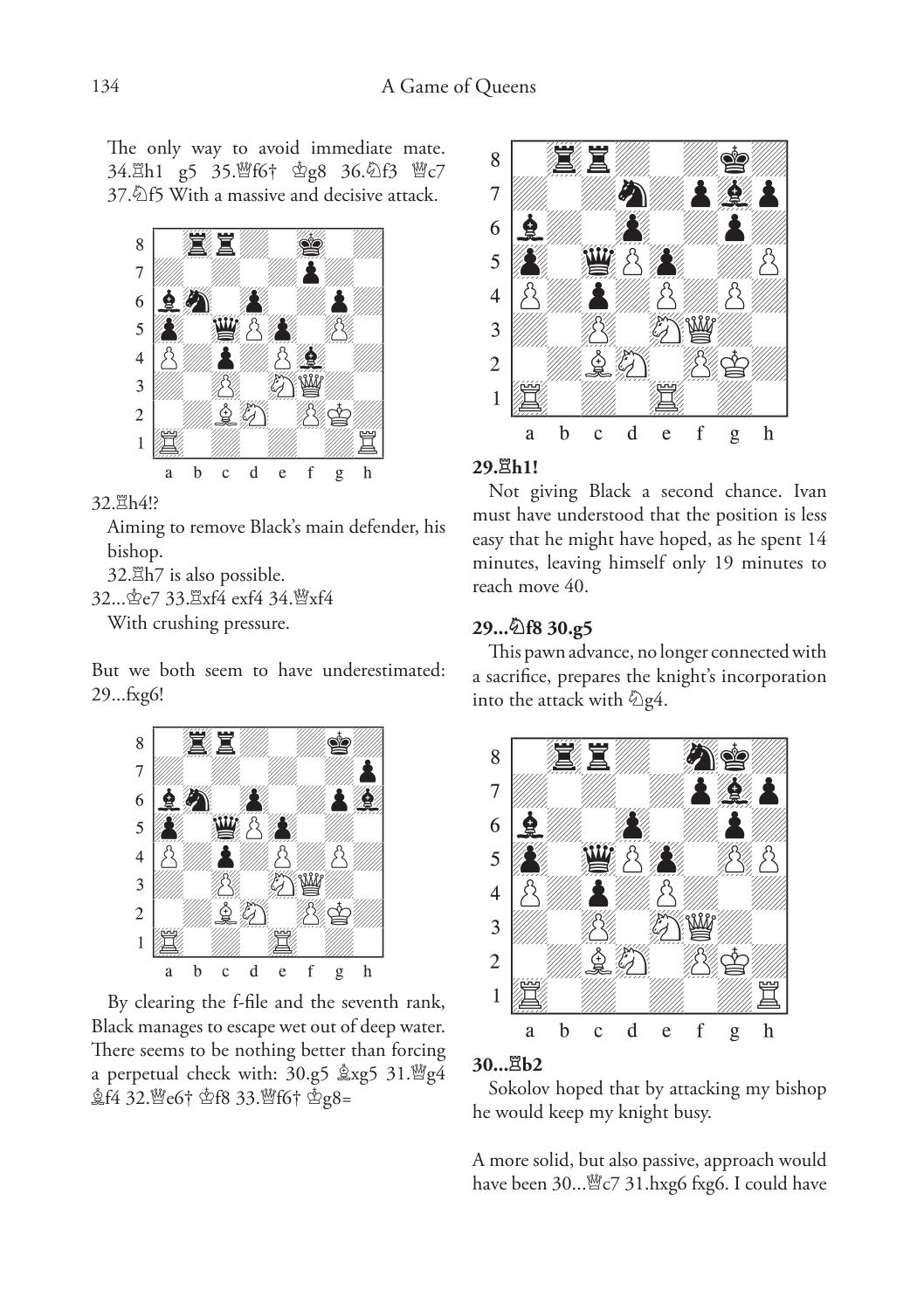played 32.<sup>g</sup>a2 preventing Black's queenside counterplay and planning to activate the bishop with  $\&$ d1-g4 and/or the thematic knight sacrifice  $\triangle$ e3-f5. White's advantage would be beyond any doubt.



# **31.¤g4!**

During my six-minute think, I correctly evaluated that a bishop would not be too high a price to pay for my attack, but I failed to anticipate all the concrete details, as we will see.

# **31...gxh5**

Black has to eliminate my dangerous h-pawn.

If 31...Exc2 32.h6 he could not play 32... h8 due to  $33.\mathcal{D}$ f6†.



A fantastic position! The black king has no squares so  $33...$  \$xf6 is forced, when  $34.$  \*xf6 will mate soon.

This means that, instead of 32... \$h8, the only defence is:

32...f5 33.gxf6 ¥xf6

Only not 33... ah8 34.f7 mate!! A fantastic mating net!

34.2xf6† \$h8 35.2e8!



I stopped my calculations here, thinking that in view of the threats of  $\mathbb{W}$ xf8 mate and £f6† (or £f7) followed by £g7 mate, it was all over. In fact, Black could hang on with: 35... heg8! 36. *if* f6 *曾a7* 

Parrying all the immediate threats.

Now is the time to speak about how the approach to defence has changed in modern times under the influence of the computers. Engines have taught us that miraculous saving moves are available in the most unexpected situations, and players do not give up their resistance so easily in positions which would have been considered simply hopeless just a few decades ago.

I must confess that there is a fair chance I would have panicked a bit if I had faced this unexpected defence. The position is still winning, but the concrete way is not obvious.

37. @xd6! Exd2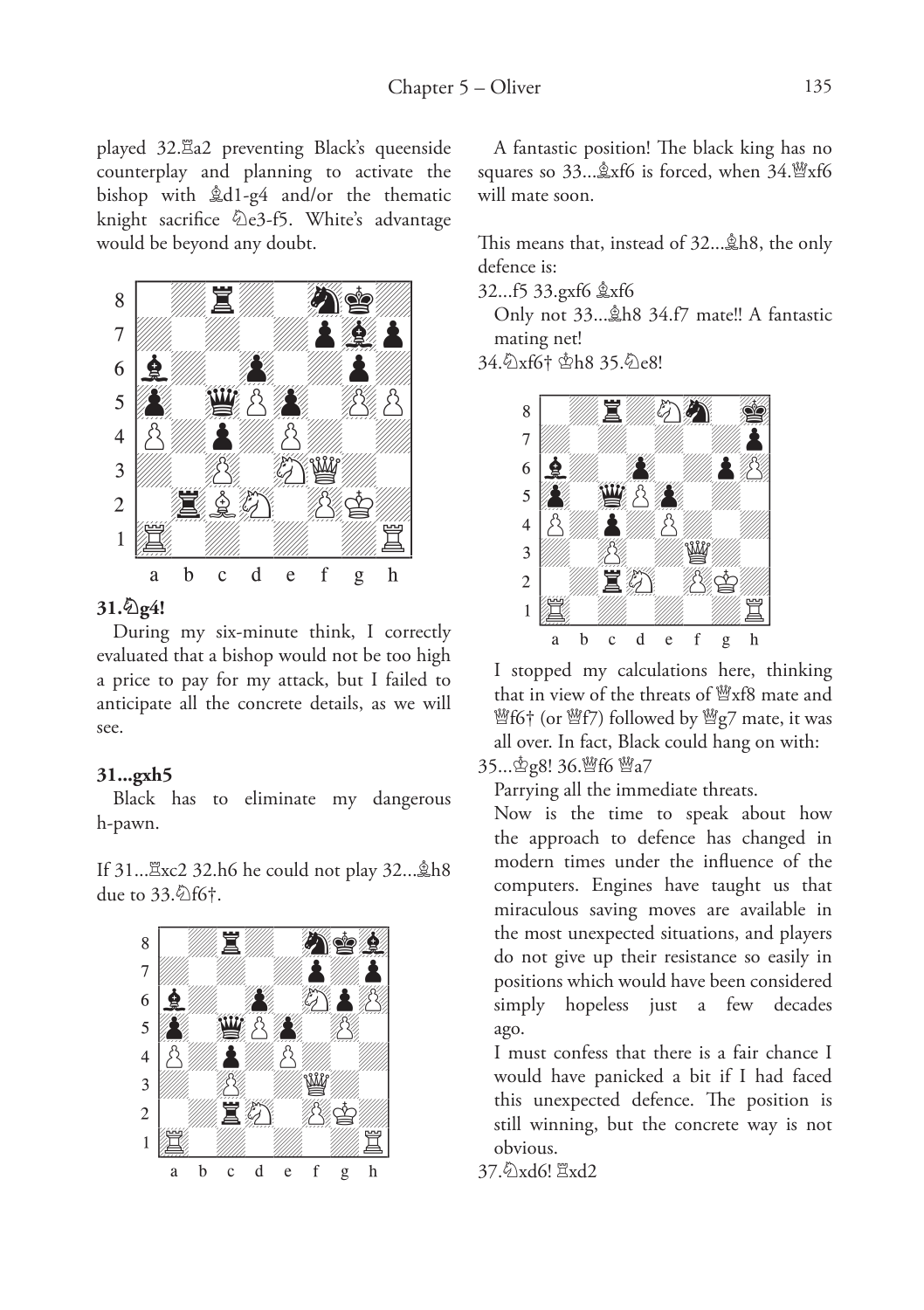

Black is a piece up and the pressure against the f2-pawn seems to restrict my active possibilities. The only winning path is the quiet move:

38.<sup>gh3!!</sup>

Threatening  $\mathbb{E}$ f3 followed by  $\mathbb{\hat{D}}$ f7 and mate on either g7 or h8 and thus forcing:

38... 2d3 39. Exd3 cxd3 40. 2xc8 gxc8 41. Ed1 ¥a6 42.£xe5

Since the pressure on f2 has been removed, White can safely take this central pawn, followed by the unstoppable advance of the central pawn mass.

In the analysis above, the black king's lack of space proved decisive in certain moments. This makes  $31...\text{\textdegree}$ d7, clearing the f8-square and defending the f6-square, worth mentioning.



The only problem is that the defence of the h7-square would be weakened. True, 32.hxg6 fxg6 33. xh7, based on 33... \$xh7 34. \$f7

followed by  $\n *Elh1*, \n would be premature due$ to 33... 口f8 34. 当h3 骂f4 when the hanging second-rank pieces would restrict my active possibilities.

Instead the quiet 32.<sup>g</sup>ac1, threatening the same combination, would be simply winning, as Black could not do much to improve his position. For instance, 32... <sub>[188</sub>, hoping for 33.hxg6 fxg6, would only make things worse after the simple 33.£h3, while after any neutral move such as 32...<sub>242</sub> the combination would work out better: 33.hxg6 fxg6



34. xh7 骂f8 35. 瞥h3 骂f4

My bishop (and subsequently the second rank) would be safely defended, allowing me to either strengthen my attack with  $36.\overline{2}f3$ or even start forcing operations with:

36.¤h6† ¢xh7 37.¤f5† ¢g8 38.¤e7†

Black's pieces would be hanging, but this would not be relevant if my bishop was also hanging.

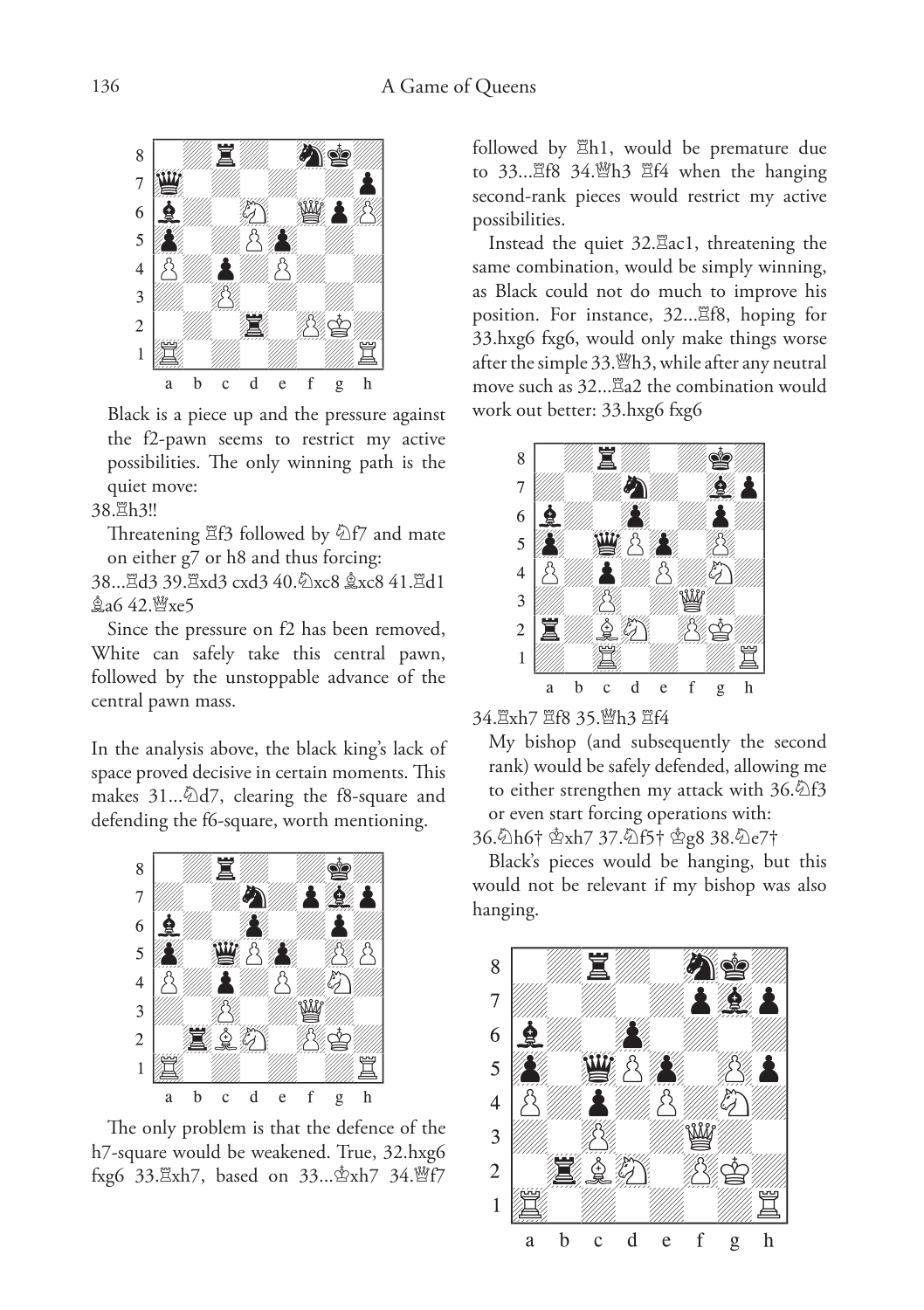After Sokolov's move there are two possible knight checks, but only one wins.

#### **32.¤f6†!**

If 32.2h6†?  $x$ kh6 33.gxh6 2g6 34.\f6 ¢f8 and the king escapes.

#### **32...¥xf6**

Practically forced.

If  $32...\Phi$ h8 then  $33.\Psi$ xh5 threatens mate in two with 34.£xh7† so Black could not avoid taking the knight anyway: 33... xf6 34.gxf6



His situation would be worse than in the game. The f8-knight needs to defend the h7 pawn, so there is no defence against  $\mathbb{W}$ h6-g7 mate.

#### **33.gxf6**



My main threat is  $\mathbb{W}$ xh5-h6-g7 mate, so Black has some time to organize his defence or even try to start counterplay. There are two main ways and Sokolov made his decision only after 12 minutes.

#### **33...¤g6**

If instead:

33... 只xc2 34. 幽xh5 只xd2

The threat on f2 would force me to deviate from the main path with:

35.£g5† ¤g6 36.£xd2 ¤f4† 37.¢f3



Black has a small material advantage and his knight has managed to cut off my queen from the attack. However, the other black pieces are mere spectators. Moreover, the f6 and (surprisingly!) d5-pawns create a deadly net around the enemy king, allowing me to carry out the attack with only my rooks.

The immediate threat is  $38.\mathbb{Z}$ ag1†  $\Phi$ f8 39.骂xh7  $\text{\&e8}$  40.骂g8†  $\text{\&d}$ d7 41.骂xf7 mate! There can be no hiding in the corner, as  $37...$  $\Phi$ h8  $38.\Xi$ h6 followed by  $\Xi$ ah1 is curtains.

So the best Black could do is:

37...¦d8

Preparing the king's escape along the path f8-e8-d7-c8, but this would not save him either.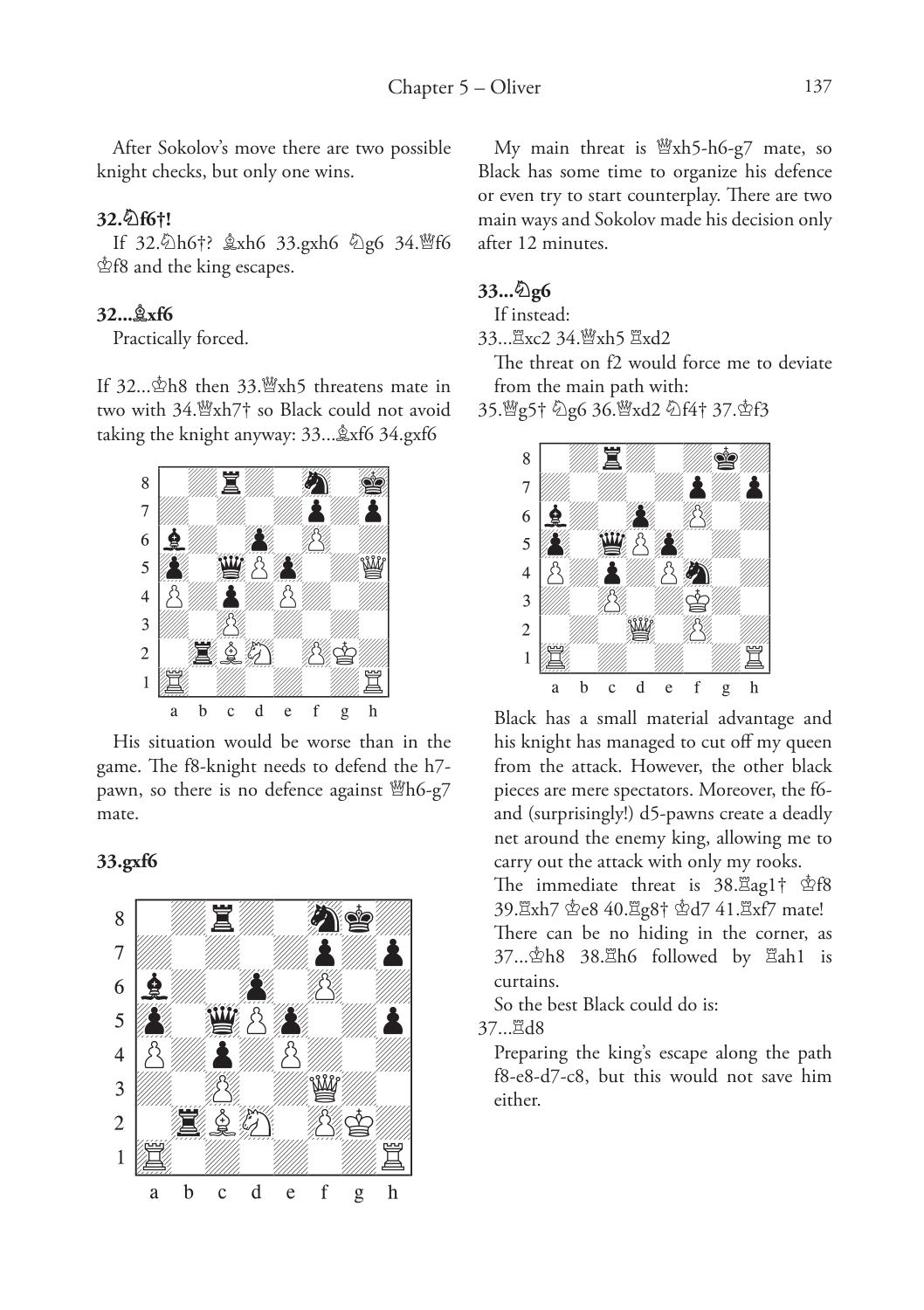

38. Hag1† \$f8 39. Hxh7 \$e8 40. Hg8† \$d7 41. xf7† gc8 42. lfg7

And the f6-pawn would soon queen.

After Ivan's last move, many people (including my second!) thought my attack was about to run out of steam. I had my own secret plans, though!



# **34.¢f1!!**

I am no longer sure when exactly I found this quiet but killing move. I spent only three minutes on it, which means it came to my mind either during my opponent's relatively long think or even before that.

By getting my king out of the g6-knight's range, I renew my threat of  $\mathbb{W}$ xh5.

However I will not hide that while my opponent was thinking, I briefly entertained

myself with the queen sacrifice  $34.$   $\mathbb{W}$ xh5  $\triangle$ f4† 35. $\triangle$ f3  $\triangle$ xh5 36. $\triangle$ xh5, threatening the same mating mechanism as in the previous comment, but I soon understood that it would not work for several reasons.



The most convincing refutation is  $36...\mathbb{Z}$ xc2 37.¦g1† ¢f8 38.¦xh7 ¦xc3† 39.¢e2 ¦h3! deflecting my rook from the seventh rank, so that the king can escape with  $\ldots \triangle$ e8.

# **34...h4**

Hoping to slow down my attack along the h-file.

If instead 34... \$f8 35. \$xh5 Exc2 36. \$xh7 ¢e8 37.£g8†:



Now 37... \$d7 38. 鹭xf7† \$d8 is obviously hopeless, but there is even a cute mate available: 39.2h8† ②xh8 40. ic7 mate.

The essential point is that  $37...\overline{2}18$  fails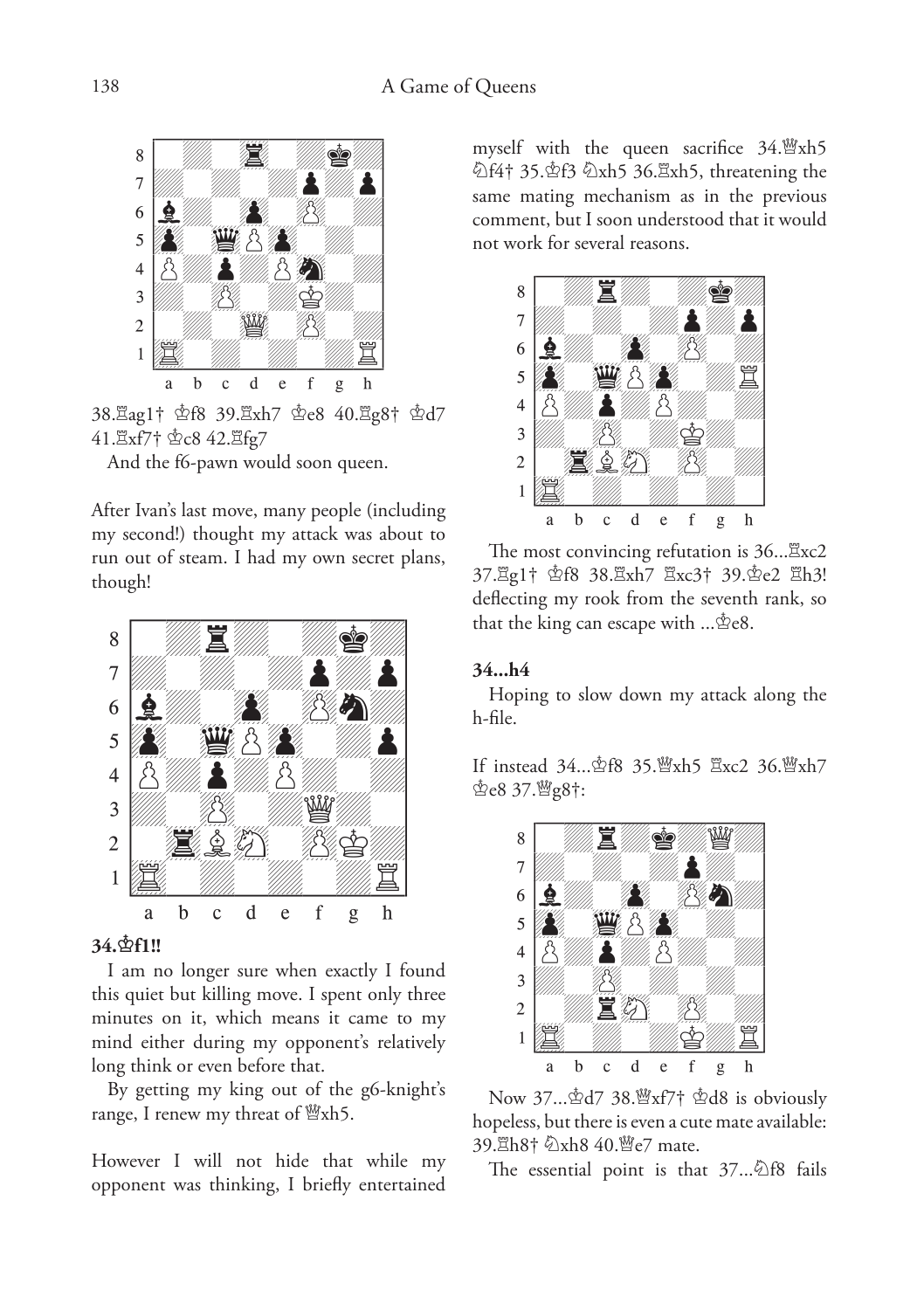to protect the king due to  $38.\%x18$ <sup>†</sup>!  $\Phi$ xf8 39.<sup>g</sup>h8 mate.



#### **35.£h5 ¢h8**

#### **36.¤f3!**

When I played this I saw the winning variation all the way to the end. There is no need to defend the bishop, which is not taking part in the attack anyway.

White threatens 37. h6 Eg8 38. 2g5 or 37. g5 公f8 38. 幽h6.

#### **36...¦xc2 37.¦h2**



Parrying the mate on f2 and renewing my own threats. Black needs radical measures.

#### **37...¦xf2†**

It would have been trickier to keep this desperate resource in reserve with  $37...\text{\textdegreeled{2}}\text{f}4$ .

Now the tempting 38. h6? looks as if it would simply win, but in fact it allows a fantastic defence.



38... $\mathbb{E}xf2\dagger$  39. $\mathbb{E}xf2$   $\mathbb{E}g8$  (planning ... $\&c8$ ) 40. 95 Exg5 41. 1 xg5 1 xf2+ 42. \$xf2 9h3+  $43.\Phi$ g2  $\&$ xg5 44. $\&$ b1 h5 Black would lose the bishop, but get several pawns in compensation for the exchange.

The winning continuation would be:  $38.\%$ xh4 h5 39.£g5 The similar combination does not save Black anymore: 39... Exf2† 40. Exf2  $\frac{W}{2}$ xf2† 41. $\frac{1}{2}$ xf2 ⊘h3† 42. $\frac{1}{2}$ e3 ⊘xg5 43.⊘xg5 ¢g8 And now I would have a choice between  $44.$  $\n <sup>2</sup>$ h1 followed by  $\n <sup>2</sup>$ xh5-h7 with a continuing attack, and 44.¦b1 with a decisive invasion along the b-file.

#### **38.¦xf2 ¤f4 39.£xh4 ¦g8**

Probably hoping for 40.2g5  $\mathbb{E}$ xg5 41. $\mathbb{E}$ xg5 **\\\\\\\\\\\\\\**xf2†! which would transpose to an acceptable line from the previous comment, with the only difference that the h4-pawn would be missing.

The counterplay based on 39... e3 would not suffice either.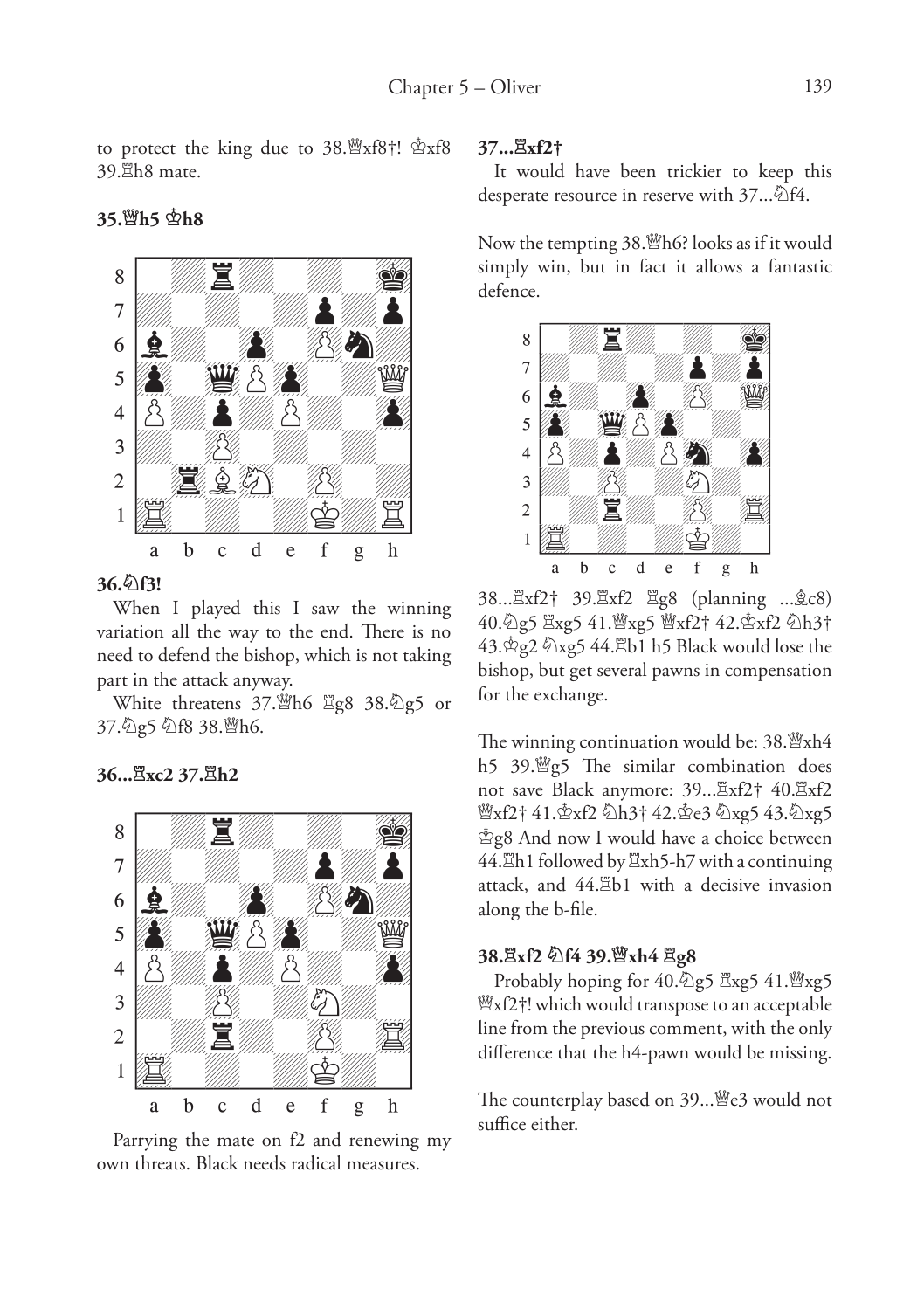

40. 2g5 h5 41. He1 \dd3+ 42. \$g1 (Threatening  $\mathbb{Z}$ xf4 followed by  $\mathbb{W}$ xh5 and mate.) 42... $\mathbb{Z}$ g8 43. Exf4 exf4 44. \f3! Preventing ... \fg3 and threatening  $\mathcal{W}$ g5† with mate to follow.



#### **40.¦h2!**

**1–0**

Ivan resigned without giving me the chance to show my last trick:  $40...h5$   $41.\mathcal{W}xh5\dagger!$ **@xh5 42.** xh5 mate!

I remember how happy I was about the final attack, being especially proud of my quiet move  $\triangle$ g2-f1.

A last-round draw with the winner of the tournament, my compatriot Peter Leko, maintained my +1 score, with a rating performance of 2747. The final classification at the top was: 1st Leko 8½/13, 2nd Anand 8, 3rd Topalov 7½, 4th–7th on 7 points were Polgar, Grischuk, Adams, Kramnik (in the exact order of our tiebreaks).

This tournament convinced me that even though my priorities had changed after Oliver's birth, I had preserved my former strength and I was still able to play good moves and games.

After Wijk aan Zee my rating reached 2732. A few months later I had another good result in Sofia, bringing me to my lifetime peak rating of 2735, placing me in eighth position in the world rankings.

On the basis of my rating, I qualified for one of the eight places in the 2005 San Luis World Championship. In life you sometimes need to be lucky. When Oliver was one year old, my husband and I were planning to have a second child, so my qualification to the World Championship, clearly the highest point of my career, arrived at the right moment...